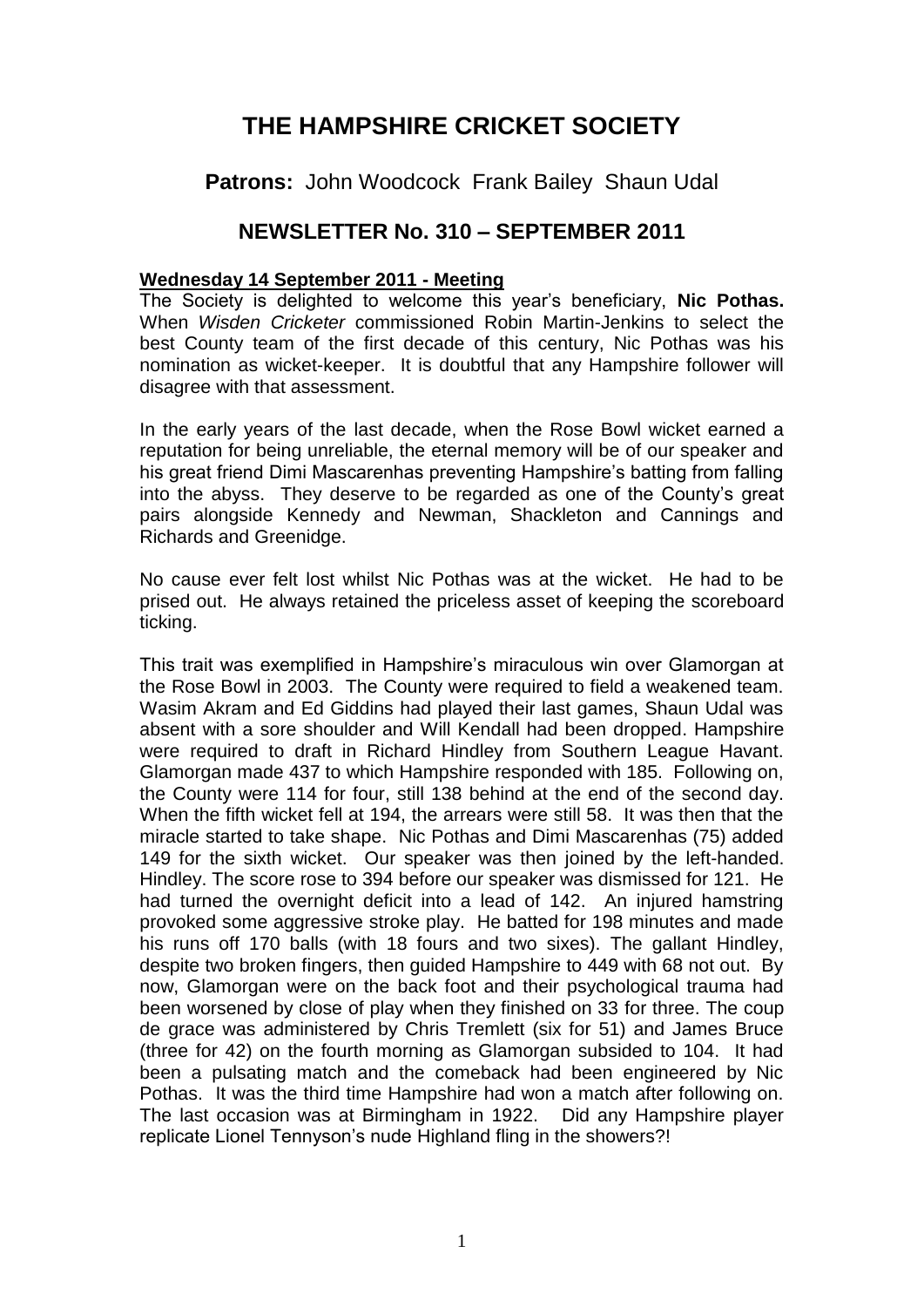Hampshire's record eighth wicket partnership of 257 was also conceived from a seemingly hopeless situation. On the first day of the County's match at Cheltenham they sank to 83 for seven before lunch. Our speaker was then joined by the Australian Andy Bichel, making his debut for the County. The latter was dropped before he had scored but then flayed the Gloucestershire bowling to all parts and raced to his 100 off only 104 balls. Nic Pothas intelligently played second fiddle but moved remorselessly to his own century. When he was out, shortly before close of play, he had made 139. He then scored 54 not out in the second innings. Hampshire eventually won the match by 178 runs.

2005 was his annus mirabilis. He scored a season's best 973 runs (which he equalled in 2006). It was also the year in which the County won the C&G Final at Lord's against Warwickshire. His contribution was immense. Once promoted to open the innings in the second round against Glamorgan, he reeled off scores of 114 not out, 27, 73 not out in the semi-final and then 68 in the final.

But for injury, he would undoubtedly have reached the much coveted 1000 runs in a season on at least five occasions. He averaged over 50 in a season four times, his best being an eye-watering 74 in 2009. His career average of 43.88 far exceeds that of any other Hampshire wicket-keeper. His 17 centuries are equal to Neil McCorkell's tally but in a third fewer matches. His centuries per match ratio is also considerably ahead of George Brown.

His mannerisms have become ingrained in the minds of Hampshire supporters. He is one of the game's great fidgets. After reinforcing his guard he becomes an inveterate sweeper of creases, first in front of the line and then behind, and then sometimes more than once each. After tugging at his box, the peak of his helmet and his gloves, he awaits the bowler in a bat up position. He is a fine judge of what ball to leave alone or what to play. He defends resolutely early on. As he becomes accustomed to the pace of the pitch he will begin to unfurl his attacking shots. He drives powerfully and despite his height pulls and hooks with some relish. If he had been able to qualify for England earlier, he may well have played Test cricket. As it is, his international cricket was restricted to three limited-overs internationals for South Africa against Pakistan in, of all places, Singapore in 2000.

As a wicket-keeper, he has stood to Shane Warne's and Imran Tahir's legbreaks; the latter's googly was always well concealed. He also kept adeptly to Alan Mullally's left-armer's movement, Chris Tremlett's pace, Shaun Udal's off-spin and Danny Briggs' slow left-arm spin. He has therefore had to cope virtually with all of the bowlers' variations and has done so admirably. His ratio of dismissals per match is significantly ahead of any other wicket-keeper. Others will have their own nominations as Hampshire's best ever wicketkeeper/batsman and it is difficult to compare cricketers who played in different eras. However, Nic Pothas' figures, as illustrated by David Allen in this year's Hampshire Handbook, are difficult to ignore. Though injuries have restricted his movement latterly, he will be remembered as a cricketer of considerable stature. We are lucky to have seen him play.